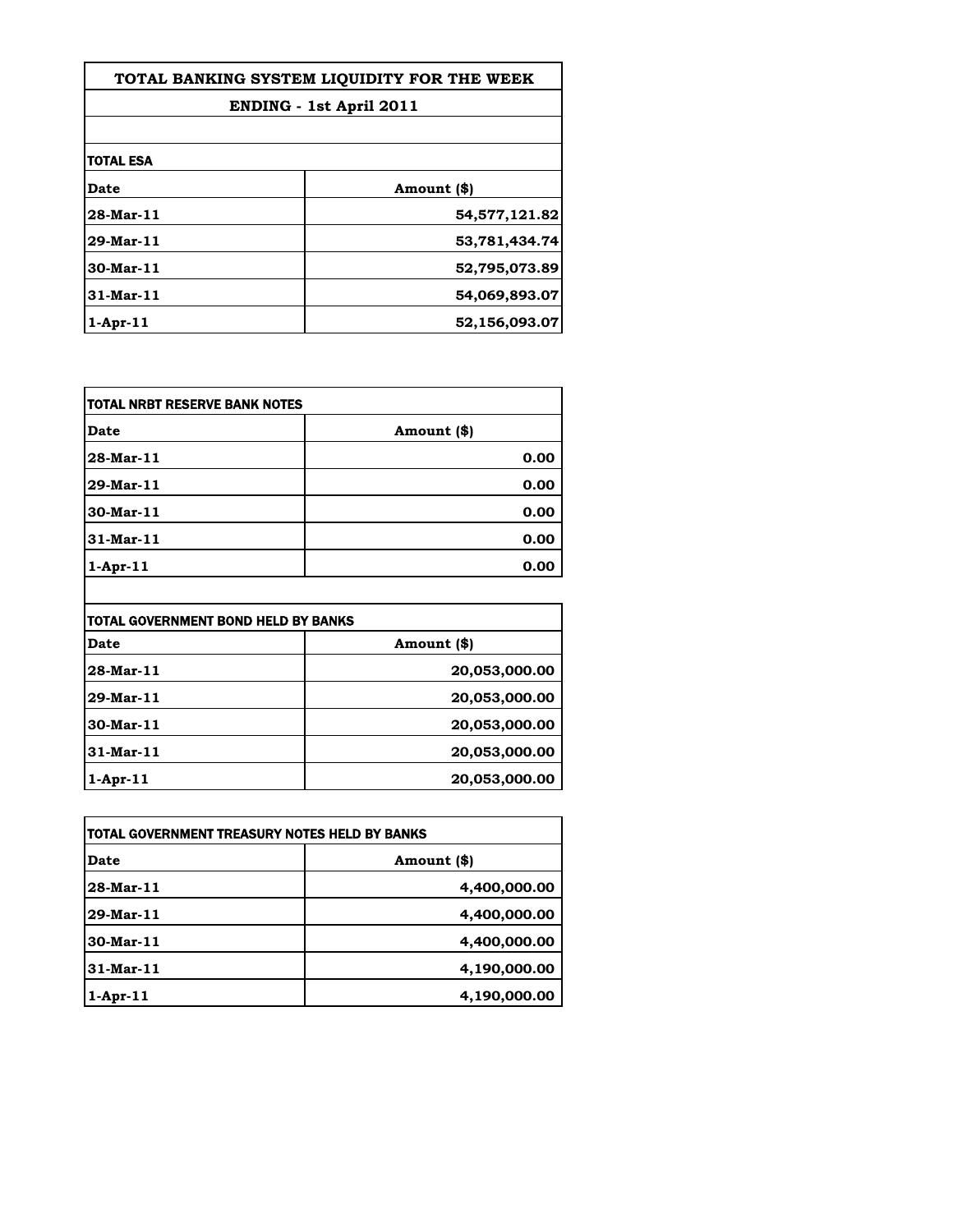| TOTAL BANKING SYSTEM LIQUIDITY FOR THE WEEK |               |
|---------------------------------------------|---------------|
| ENDING - 8th April 2011                     |               |
|                                             |               |
| itotal esa                                  |               |
| <b>Date</b>                                 | Amount (\$)   |
| $4$ -Apr-11                                 | 52,994,250.18 |
| 5-Apr-11                                    | 53,041,353.89 |
| $6$ -Apr-11                                 | 53,764,759.01 |
| 7-Apr-11                                    | 55,433,673.82 |
| $8-Apr-11$                                  | 55,431,165.68 |

| <b>TOTAL NRBT RESERVE BANK NOTES</b> |             |
|--------------------------------------|-------------|
| <b>Date</b>                          | Amount (\$) |
| 4-Apr-11                             | 0.00        |
| $5-Apr-11$                           | 0.00        |
| $6 - Apr - 11$                       | 0.00        |
| 7-Apr-11                             | 0.00        |
| 8-Apr-11                             | 0.00        |

| TOTAL GOVERNMENT BOND HELD BY BANKS |               |
|-------------------------------------|---------------|
| Date                                | Amount (\$)   |
| 4-Apr-11                            | 20,053,000.00 |
| $5$ -Apr-11                         | 20,053,000.00 |
| 6-Apr-11                            | 20,053,000.00 |
| 7-Apr-11                            | 20,053,000.00 |
| 8-Apr-11                            | 20,053,000.00 |

| TOTAL GOVERNMENT TREASURY NOTES HELD BY BANKS |              |
|-----------------------------------------------|--------------|
| Date                                          | Amount (\$)  |
| $4$ -Apr-11                                   | 4,190,000.00 |
| $5$ -Apr-11                                   | 4,190,000.00 |
| $6$ -Apr-11                                   | 4,190,000.00 |
| $7$ -Apr-11                                   | 4,190,000.00 |
| $8 -$ Apr $-11$                               | 4,190,000.00 |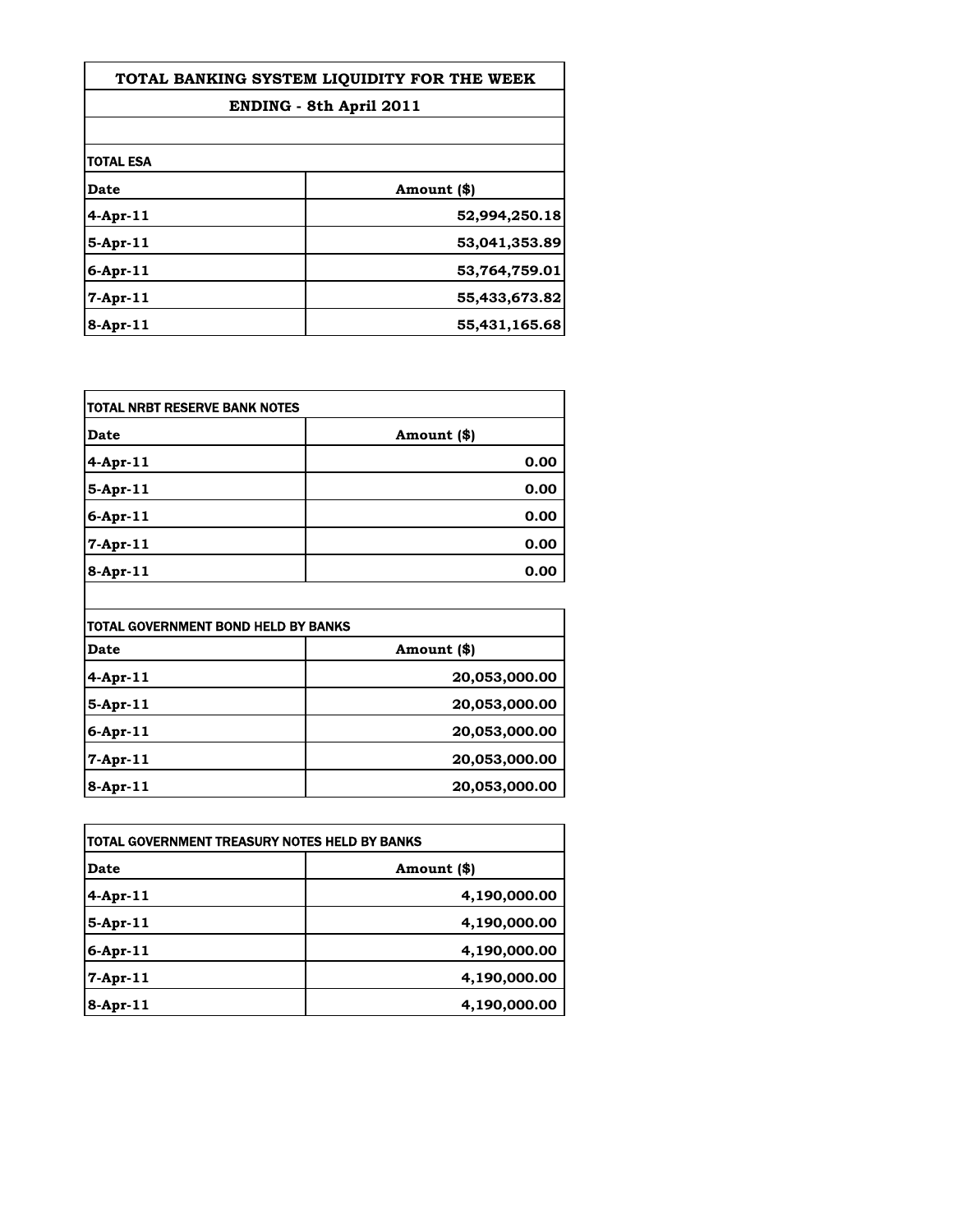| TOTAL BANKING SYSTEM LIOUIDITY FOR THE WEEK |               |
|---------------------------------------------|---------------|
| ENDING - 15th April 2011                    |               |
|                                             |               |
| <b>TOTAL ESA</b>                            |               |
| <b>Date</b>                                 | Amount (\$)   |
| $11$ -Apr-11                                | 55,845,299.11 |
| $12$ -Apr- $11$                             | 55,534,672.83 |
| 13-Apr-11                                   | 56,212,735.22 |
| $14$ -Apr- $11$                             | 56,752,357.11 |
| $15$ -Apr- $11$                             | 56,800,773.42 |

| <b>Date</b>     | Amount (\$) |
|-----------------|-------------|
| $11-Apr-11$     | 0.00        |
| 12-Apr-11       | 0.00        |
| 13-Apr-11       | 0.00        |
| 14-Apr-11       | 0.00        |
| $15$ -Apr- $11$ | 0.00        |

| TOTAL GOVERNMENT BOND HELD BY BANKS |               |
|-------------------------------------|---------------|
| Date                                | Amount (\$)   |
| $11-Apr-11$                         | 20,053,000.00 |
| 12-Apr-11                           | 20,053,000.00 |
| 13-Apr-11                           | 20,053,000.00 |
| $14$ -Apr-11                        | 20,053,000.00 |
| $15-Apr-11$                         | 20,053,000.00 |

| TOTAL GOVERNMENT TREASURY NOTES HELD BY BANKS |              |
|-----------------------------------------------|--------------|
| Date                                          | Amount (\$)  |
| $11-Apr-11$                                   | 4,190,000.00 |
| $12$ -Apr-11                                  | 4,190,000.00 |
| $13-Apr-11$                                   | 4,190,000.00 |
| 14-Apr-11                                     | 4,190,000.00 |
| $15-Apr-11$                                   | 4,190,000.00 |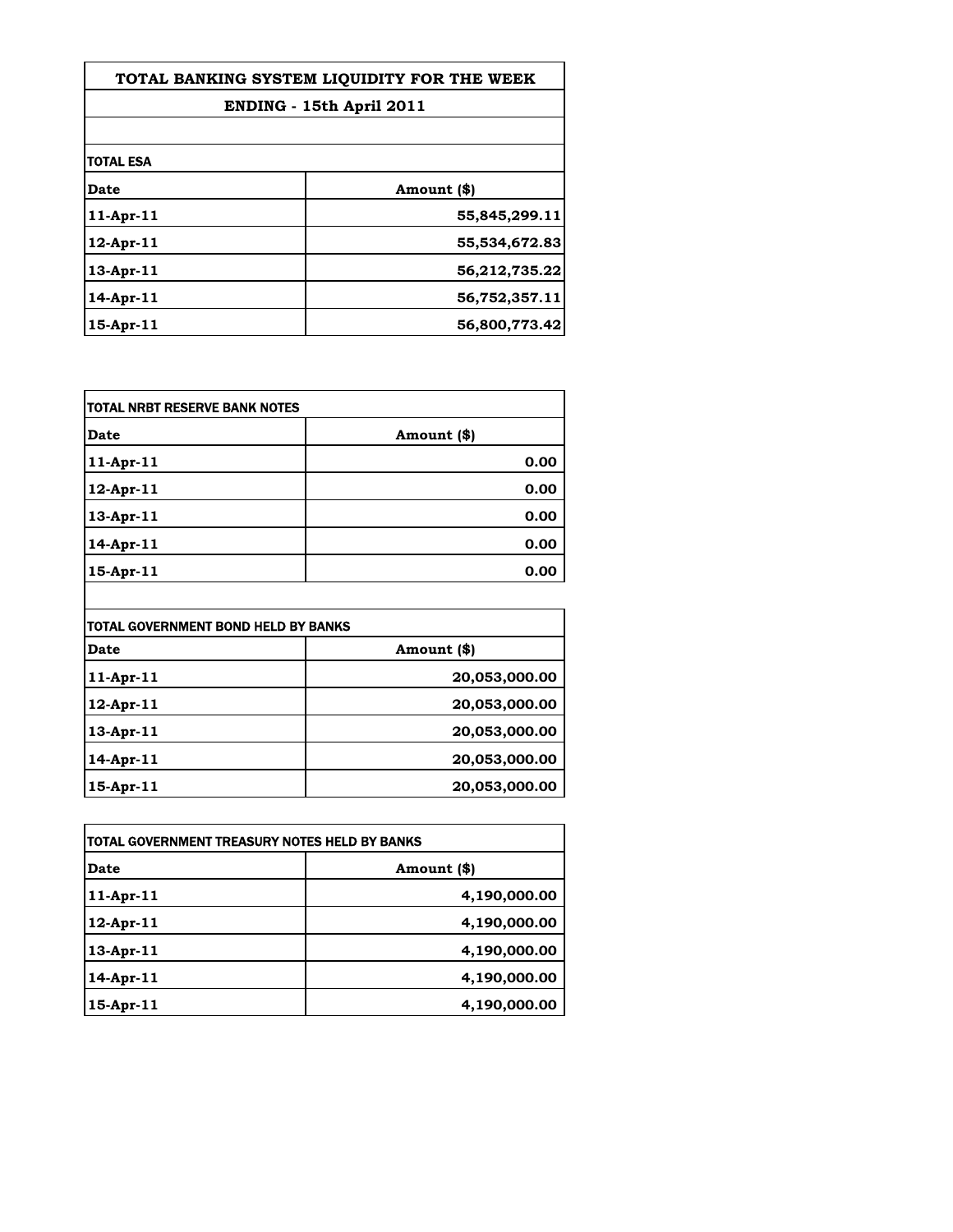| TOTAL BANKING SYSTEM LIQUIDITY FOR THE WEEK |               |
|---------------------------------------------|---------------|
| <b>ENDING - 21st April 2011</b>             |               |
|                                             |               |
| <b>TOTAL ESA</b>                            |               |
| Date                                        | Amount (\$)   |
| $18$ -Apr- $11$                             | 55,967,148.42 |
| $19$ -Apr- $11$                             | 55,471,286.76 |
| $20-Apr-11$                                 | 55,730,542.08 |
| $21-Apr-11$                                 | 56,116,337.50 |

| Date      | Amount (\$) |
|-----------|-------------|
| 18-Apr-11 | 0.00        |
| 19-Apr-11 | 0.00        |
| 20-Apr-11 | 0.00        |
| 21-Apr-11 | 0.00        |

| TOTAL GOVERNMENT BOND HELD BY BANKS |               |
|-------------------------------------|---------------|
| <b>Date</b>                         | Amount (\$)   |
| 18-Apr-11                           | 20,053,000.00 |
| 19-Apr-11                           | 20,053,000.00 |
| 20-Apr-11                           | 20,053,000.00 |
| 21-Apr-11                           | 20,053,000.00 |

| <b> TOTAL GOVERNMENT TREASURY NOTES HELD BY BANKS</b> |              |
|-------------------------------------------------------|--------------|
| Date                                                  | Amount (\$)  |
| $18-Apr-11$                                           | 4,190,000.00 |
| $19-Apr-11$                                           | 4,190,000.00 |
| 20-Apr-11                                             | 4,190,000.00 |
| $ 21-Apr-11 $                                         | 4,190,000.00 |